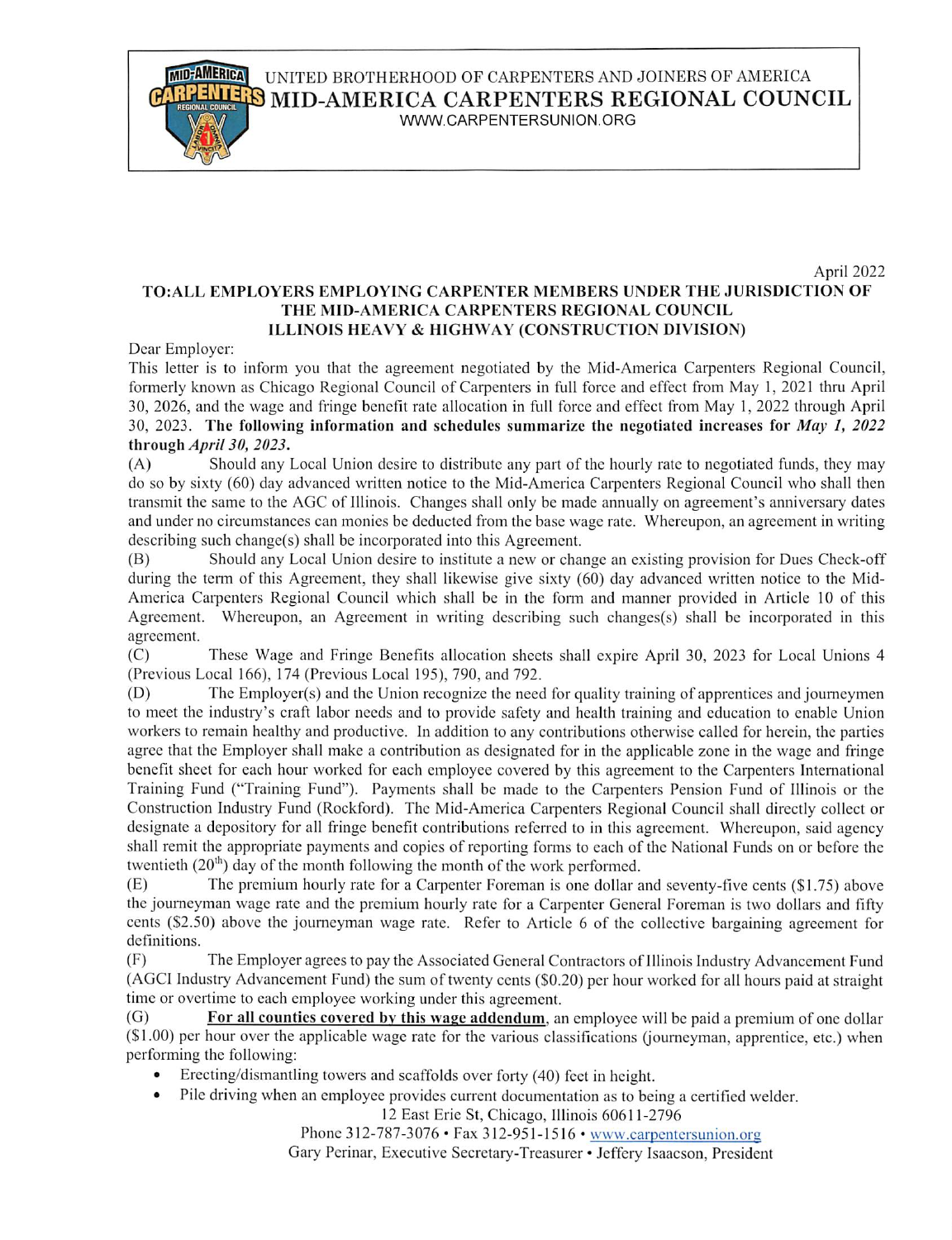- Handling irritant treated lumber or material which is harmful to either body or clothing. This does not include oiled forms.
- Working fifteen (15) feet or more below ground level in sheeted holes or water levels in cofferdams.  $\bullet$ See Article 11 Premium Work for more details.

There shall be no pyramiding of premiums, that is, not more than one (\$1.00) per hour will be paid for any combination of above activities.

The Employer hereby also agrees to be bound by the trust indenture agreement as now stated or as later restated or amended applicable to each of the respective UBC and Employer trust funds described above.

On request, each Employer and/or Union shall receive a copy of the funds' annual reports.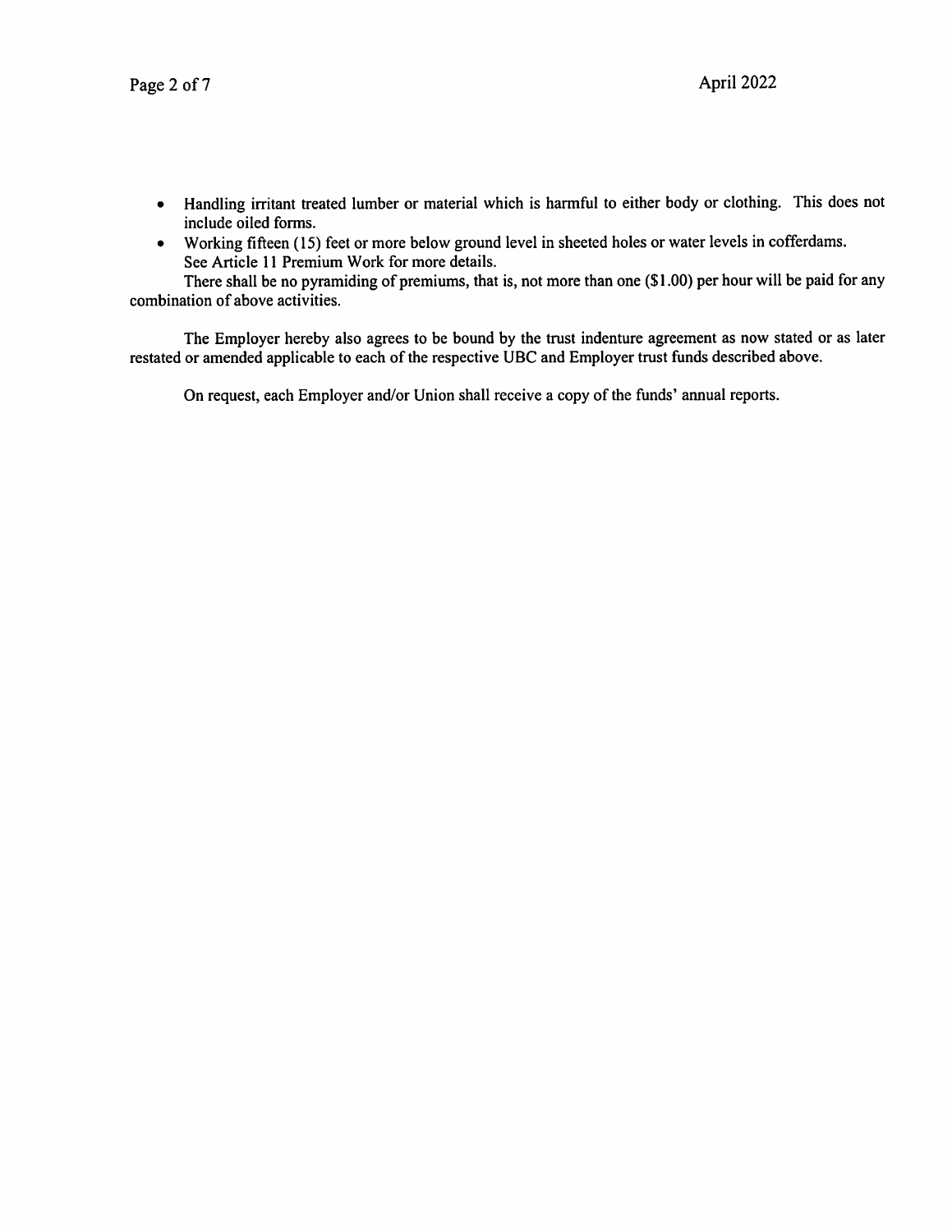## ILLINOIS HEAVY & HIGHWAY - CARPENTER LOCAL 790

Covering the Illinois counties of Carroll, DeKalb, Jo Daviess, Stephenson, Whiteside, Lee; and the southern portion of Ogle county as follows: east to the extended longitudinal line of Winnebago County, north to the line four (4) miles north of the city of Oregon, and thereon east to the eastern longitudinal boundary of Ogle County

| <b>\$2.33 Allocation</b>                           |                                                  |
|----------------------------------------------------|--------------------------------------------------|
| Journeyman Wages                                   | Increase wages \$1.00 per hour                   |
| Carpenters Pension Fund of IL contribution         | Increase \$0.50 per hour from \$15.80 to \$16.30 |
| Council  <br>Mid-America<br>Regional<br>Carpenters | Increase \$0.77 per hour from \$4.50 to \$5.27   |
| Supplemental Retirement Fund contribution          |                                                  |
| <b>MACRC</b> Apprenticeship Fund                   | Increase \$0.05 per hour from \$0.63 to \$0.68   |
| UBC National Fund (CITF)                           | Increase \$0.01 per hour from \$0.11 to \$0.12   |

| <b>Wage Rates Effective</b>           | Journeyman | Foreman | General | Journeyman performing |
|---------------------------------------|------------|---------|---------|-----------------------|
| May 1, 2022 - April 30, 2023          |            |         | Foreman | premium work          |
| <b>Base Wage Rate</b>                 | \$45.81    | \$47.56 | \$48.31 | \$46.81               |
| Heartland Healthcare Fund             | 11.79      | 11.79   | 11.79   | 11.79                 |
| Carpenters Pension Fund of IL         | 16.30      | 16.30   | 16.30   | 16.30                 |
| <b>MACRC</b> Supplemental Ret Fund    | 5.27       | 5.27    | 5.27    | 5.27                  |
| <b>MACRC</b> Apprenticeship Fund      | .68        | .68     | .68     | .68                   |
| <b>UBC National Fund (CITF)</b>       | .12        | .12     | .12     | .12                   |
| <b>AGCI Industry Advancement Fund</b> | .20        | .20     | .20     | .20                   |
| <b>TOTAL PACKAGE</b>                  | \$80.17    | \$81.92 | \$82.67 | \$81.17               |

#### Wage Deductions:

Working Assessment is four percent (4%) of gross wages.

 $\bar{\rm v}$ 

## Apprentices - Local 790

The minimum wage for Apprentices shall be the following percentages of the rate paid to joumeymen:

|                                  | First Year 1st<br>6 months | First Year $2nd$<br>6 months | Second Year<br>$1st$ 6 months | Second Year<br>$2nd 6$ months | <b>Third</b><br>Year | Fourth<br>Year |
|----------------------------------|----------------------------|------------------------------|-------------------------------|-------------------------------|----------------------|----------------|
|                                  | (40%)                      | (50%)                        | (60%)                         | (70%)                         | (80%)                | $(90\%)$       |
| Base Wage Rate                   | \$18.32                    | \$22.91                      | \$27.49                       | \$32.07                       | \$36.65              | \$41.23        |
| <b>Heartland Healthcare Fund</b> | 11.79                      | 11.79                        | 11.79                         | 11.79                         | 11.79                | 11.79          |
| Carpenters Pension Fund of IL    | 16.30                      | 16.30                        | 16.30                         | 16.30                         | 16.30                | 16.30          |
| <b>MACRC Suppl Retire Fund</b>   | 5.27                       | 5.27                         | 5.27                          | 5.27                          | 5.27                 | 5.27           |
| <b>MACRC</b> Apprenticeship Fund | .68                        | .68                          | .68                           | .68                           | .68                  | .68            |
| <b>UBC National Fund (CITF)</b>  | .12                        | .12                          | .12                           | .12                           | .12                  | .12            |
| <b>AGCI Industry Advancement</b> | .20                        | .20                          | .20                           | .20                           | .20                  | .20            |
| Fund                             |                            |                              |                               |                               |                      |                |
| <b>TOTAL PACKAGE</b>             | \$52.68                    | \$57.27                      | \$61.85                       | \$66.43                       | \$71.01              | \$75.59        |

### Wage Deductions:

## Working Assessment is four percent (4%) of gross wages.

The following are the negotiated increases through April 30,2026:

- Local 790 Effective May 1, 2023 Total Journeyman Package Increase \$2.40
- Local 790 Effective May 1, 2024 Total Journeyman Package Increase \$2.35
- Local 790 Effective May 1, 2025 Total Journeyman Package Increase \$2.41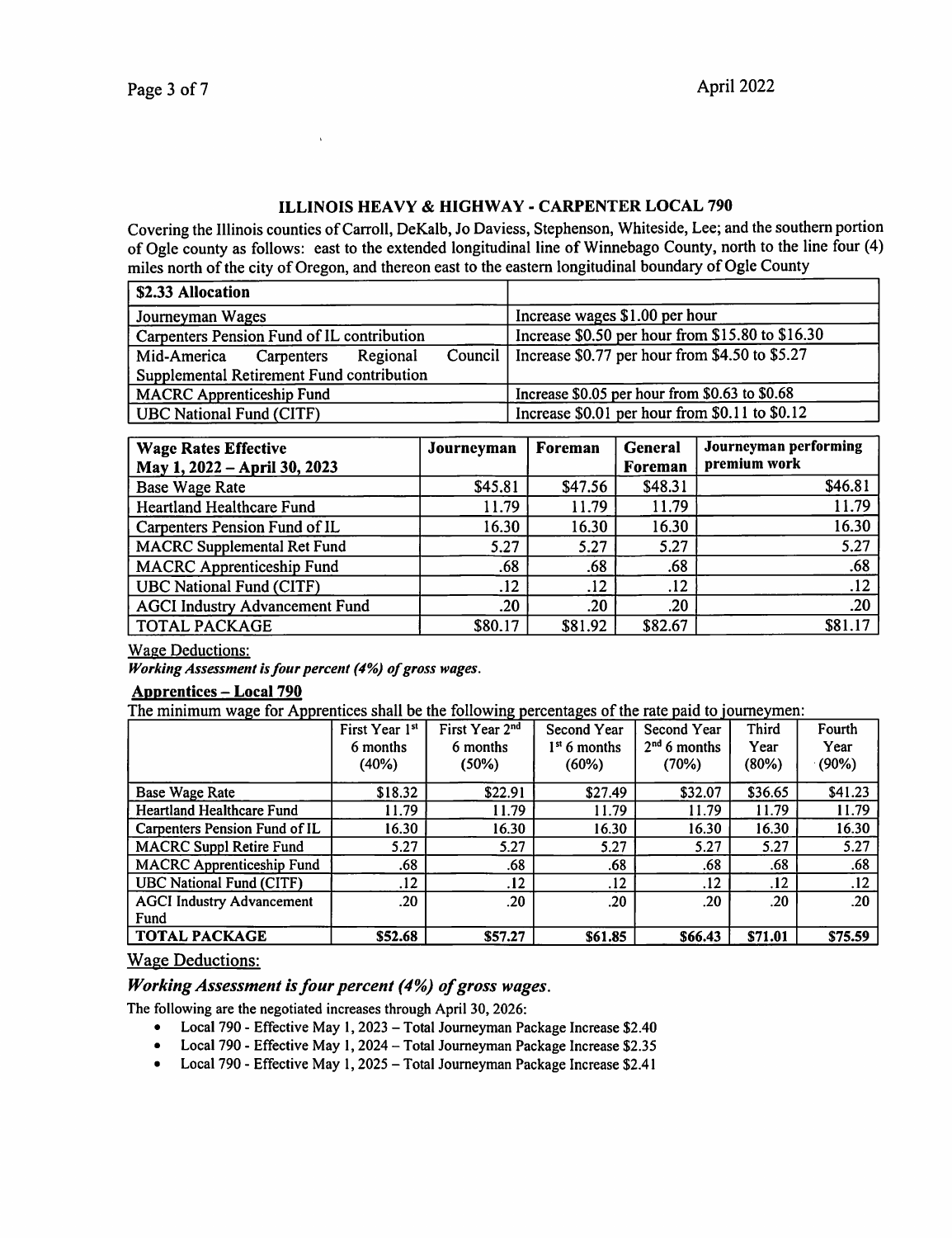## ILLINOIS HEAVY & HIGHWAY - CARPENTER LOCAL 792

Covering the Illinois counties of Boone, Ogle (northern one-half) and Winnebago

| \$2.33 Allocation                                         |                                                                                                                                                              |
|-----------------------------------------------------------|--------------------------------------------------------------------------------------------------------------------------------------------------------------|
| Journeyman Wages                                          | Increase wages \$1.00 per hour                                                                                                                               |
| Construction Industry Welfare Fund contribution           | Increase \$0.35 per hour from \$12.90 to \$13.25 {Increase<br>in H&W \$0.50, Health Reimb Account (HRA) less<br>$$0.15 - H&W$ rate \$11.60, HRA rate \$1.65} |
| <b>Construction Industry Retirement Fund contribution</b> | Increase \$0.92 per hour from \$18.00 to \$18.92                                                                                                             |
| <b>MACRC</b> Apprenticeship Fund                          | Increase \$0.05 per hour from \$0.63 to \$0.68                                                                                                               |
| <b>UBC National Fund (CITF)</b>                           | Increase \$0.01 per hour from \$0.11 to \$0.12                                                                                                               |

| <b>Wage Rates Effective</b><br>May 1, 2022 - April 30, 2023 | Journeyman | Foreman | General<br>Foreman | Journeyman<br>performing<br>premium work |
|-------------------------------------------------------------|------------|---------|--------------------|------------------------------------------|
| <b>Base Wage Rate</b>                                       | \$47.00    | \$48.75 | \$49.50            | \$48.00                                  |
| <b>Construction Industry Welfare Fund</b>                   | 13.25      | 13.25   | 13.25              | 13.25                                    |
| <b>Construction Industry Retirement Fund</b>                | 18.92      | 18.92   | 18.92              | 18.92                                    |
| <b>MACRC Apprenticeship Fund</b>                            | .68        | .68     | .68                | .68                                      |
| <b>UBC National Fund (CITF)</b>                             | .12        | .12     | .12                | .12                                      |
| <b>AGCI Industry Advancement Fund</b>                       | .20        | .20     | .20                | .20                                      |
| <b>TOTAL PACKAGE</b>                                        | \$80.17    | \$81.92 | \$82.67            | \$81.17                                  |

Wage Deductions:

# Working Assessment is four percent (4%) of gross wages.

Apprentices – Local 792<br>The minimum wage for Apprentices shall be the following percentages of the rate paid to journeymen:

|                                  | First Year 1st<br>6 months<br>(40%) | First Year<br>$2nd$ 6 months<br>(50%) | Second Year<br>$1st$ 6 months<br>(60%) | Second Year<br>$2nd$ 6 months<br>(70%) | Third<br>Year<br>(80%) | Fourth<br>Year<br>(90%) |
|----------------------------------|-------------------------------------|---------------------------------------|----------------------------------------|----------------------------------------|------------------------|-------------------------|
| <b>Base Wage Rate</b>            | \$18.80                             | \$23.50                               | \$28.20                                | \$32.90                                | \$37.60                | \$42.30                 |
| Constr Ind Welfare Fund          | 13.25                               | 13.25                                 | 13.25                                  | 13.25                                  | 13.25                  | 13.25                   |
| Industry<br>Construction         | 18.92                               | 18.92                                 | 18.92                                  | 18.92                                  | 18.92                  | 18.92                   |
| <b>Retirement Fund</b>           |                                     |                                       |                                        |                                        |                        |                         |
| <b>MACRC</b> Apprenticeship Fund | .68                                 | .68                                   | .68                                    | .68                                    | .68                    | .68                     |
| <b>UBC National Fund (CITF)</b>  | .12                                 | .12                                   | .12                                    | .12                                    | .12                    | .12                     |
| <b>AGCI Industry Advancement</b> | .20                                 | .20                                   | .20                                    | .20                                    | .20 <sub>1</sub>       | .20                     |
| Fund                             |                                     |                                       |                                        |                                        |                        |                         |
| <b>TOTAL PACKAGE</b>             | <b>S51.97</b>                       | \$56.67                               | \$61.37                                | <b>\$66.07</b>                         | <b>\$70.77</b>         | <b>\$75.47</b>          |

Wage Deductions:

## Working Assessment is four percent (4%) of gross wages.

The following are the negotiated increases through April 30,2026:

- Local 792 Effective May 1, 2023 Total Journeyman Package Increase \$2.40
- Local 792 Effective May 1,2024 Total Journeyman Package Increase \$2.35
- Local 792 Effective May 1, 2025 Total Journeyman Package Increase \$2.41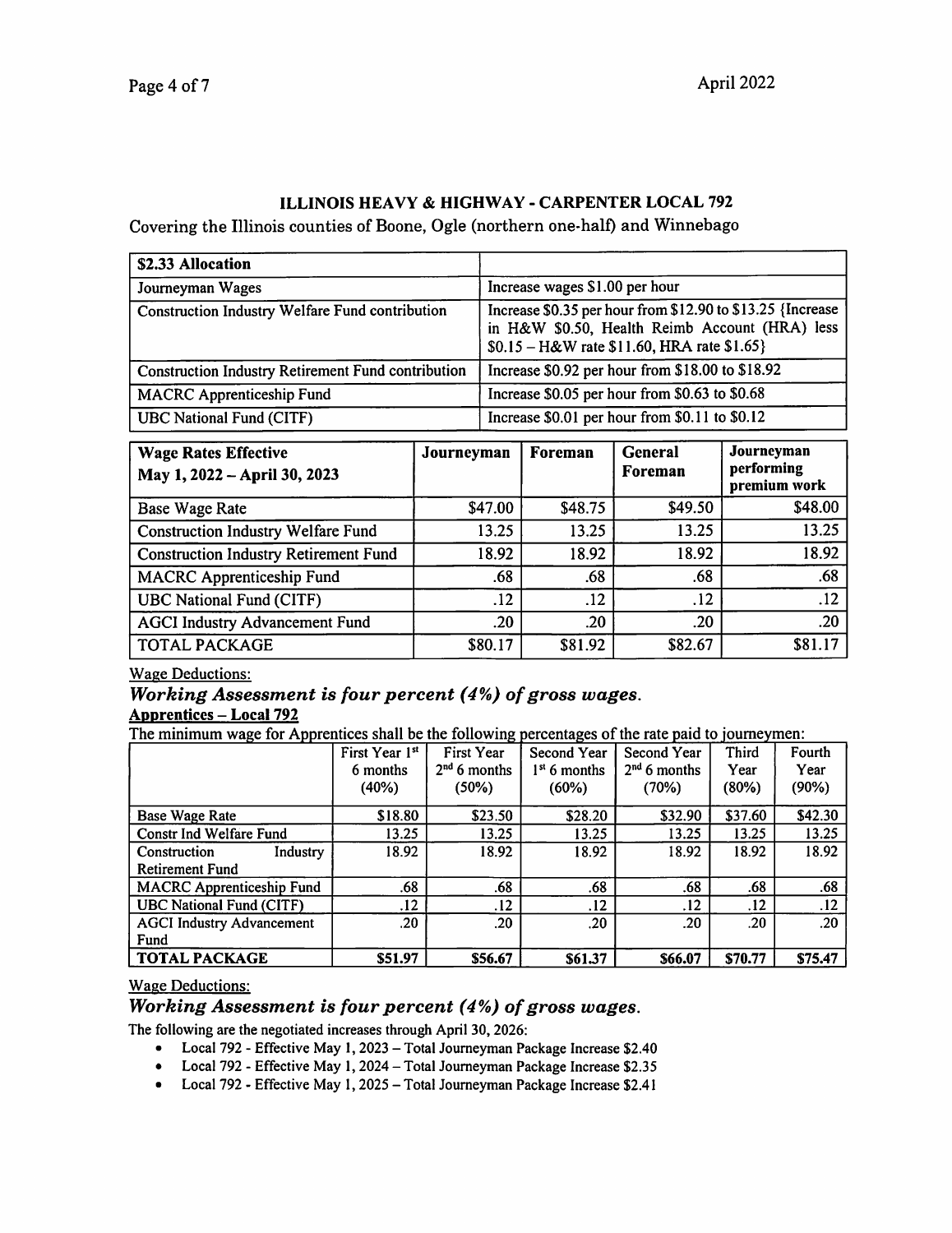# ILLINOIS HEAVY & HIGHWAY - CARPENTER LOCAL 174 (Previous Local 195)

Covering the Illinois counties of Bureau, LaSalle, Marshall, Putnam and Stark

| \$2.12 Allocation                                                                           |                                                  |
|---------------------------------------------------------------------------------------------|--------------------------------------------------|
| Journeyman Wages                                                                            | Increase wages \$0.65 per hour                   |
| Carpenters Pension Fund of IL contribution                                                  | Increase \$0.50 per hour from \$15.59 to \$16.09 |
| Mid-America Carpenters Regional Council Supplemental<br><b>Retirement Fund contribution</b> | Increase \$0.91 per hour from \$5.74 to \$6.65   |
| <b>MACRC</b> Apprenticeship Fund                                                            | Increase \$0.05 per hour from \$0.63 to \$0.68   |
| <b>UBC National Fund (CITF)</b>                                                             | Increase \$0.01 per hour from \$0.11 to \$0.12   |

| <b>Wage Rates Effective</b><br>May 1, 2022 - April 30, 2023 | Journeyman | Foreman | <b>General</b><br>Foreman | Journeyman performing<br>premium work |
|-------------------------------------------------------------|------------|---------|---------------------------|---------------------------------------|
| <b>Base Wage Rate</b>                                       | \$38.00    | \$39.75 | \$40.50                   | \$39.00                               |
| <b>Heartland Healthcare Fund</b>                            | 11.18      | 11.18   | 11.18                     | 11.18                                 |
| Carpenters Pension Fund of IL                               | 16.09      | 16.09   | 16.09                     | 16.09                                 |
| <b>MACRC</b> Supplemental Ret Fund                          | 6.65       | 6.65    | 6.65                      | 6.65                                  |
| <b>MACRC</b> Apprenticeship Fund                            | .68        | .68     | .68                       | .68                                   |
| <b>UBC National Fund (CITF)</b>                             | .12        | .12     | .12                       | .12                                   |
| <b>AGCI Industry Advancement Fund</b>                       | .20        | .20     | .20                       | .20                                   |
| <b>TOTAL PACKAGE</b>                                        | \$72.92    | \$74.67 | \$75.42                   | \$73.92                               |

Wage Deductions:

## Working Assessment is four percent (4%) of gross wages. Apprentices - Local 174 (Previous Local 195)

The minimum wage for Apprentices shall be the following percentages of the rate paid to journeymen:

|                                  | First Year 1st<br>6 months<br>(40%) | <b>First Year</b><br>$2nd 6$ months<br>(50%) | Second Year<br>$1st$ 6 months<br>(60%) | Second Year<br>$2nd 6$ months<br>(70%) | <b>Third</b><br>Year<br>(80%) | Fourth<br>Year<br>(90%) |
|----------------------------------|-------------------------------------|----------------------------------------------|----------------------------------------|----------------------------------------|-------------------------------|-------------------------|
| Base Wage Rate                   | \$15.20                             | \$19.00                                      | \$22.80                                | \$26.60                                | \$30.40                       | \$34.20                 |
| <b>Heartland Healthcare Fund</b> | 11.18                               | 11.18                                        | 11.18                                  | 11.18                                  | 11.18                         | 11.18                   |
| Carpenters Pension Fund of IL    | 16.09                               | 16.09                                        | 16.09                                  | 16.09                                  | 16.09                         | 16.09                   |
| <b>MACRC</b> Supplemental Ret    | 6.65                                | 6.65                                         | 6.65                                   | 6.65                                   | 6.65                          | 6.65                    |
| <b>MACRC</b> Apprenticeship Fund | .68                                 | .68                                          | .68                                    | .68                                    | .68                           | .68                     |
| <b>UBC National Fund (CITF)</b>  | .12                                 | .12                                          | .12                                    | .12                                    | .12                           | .12                     |
| <b>AGCI Industry Advancement</b> | .20                                 | .20                                          | .20                                    | .20                                    | .20                           | .20                     |
| Fund                             |                                     |                                              |                                        |                                        |                               |                         |
| <b>TOTAL PACKAGE</b>             | \$50.12                             | \$53.92                                      | \$57.72                                | \$61.52                                | \$65.32                       | \$69.12                 |

Wage Deductions:

## Working Assessment is four percent (4%) of gross wages.

The following are the negotiated increases through April 30,2026:

- Local 174 Prev 195 Effective May 1, 2023 Total Journeyman Package Increase \$2.18
- Local 174 Prev 195 Effective May 1, 2024 Total Journeyman Package Increase \$2.13
- Local 174 Prev 195 Effective May 1, 2025 Total Journeyman Package Increase \$2.20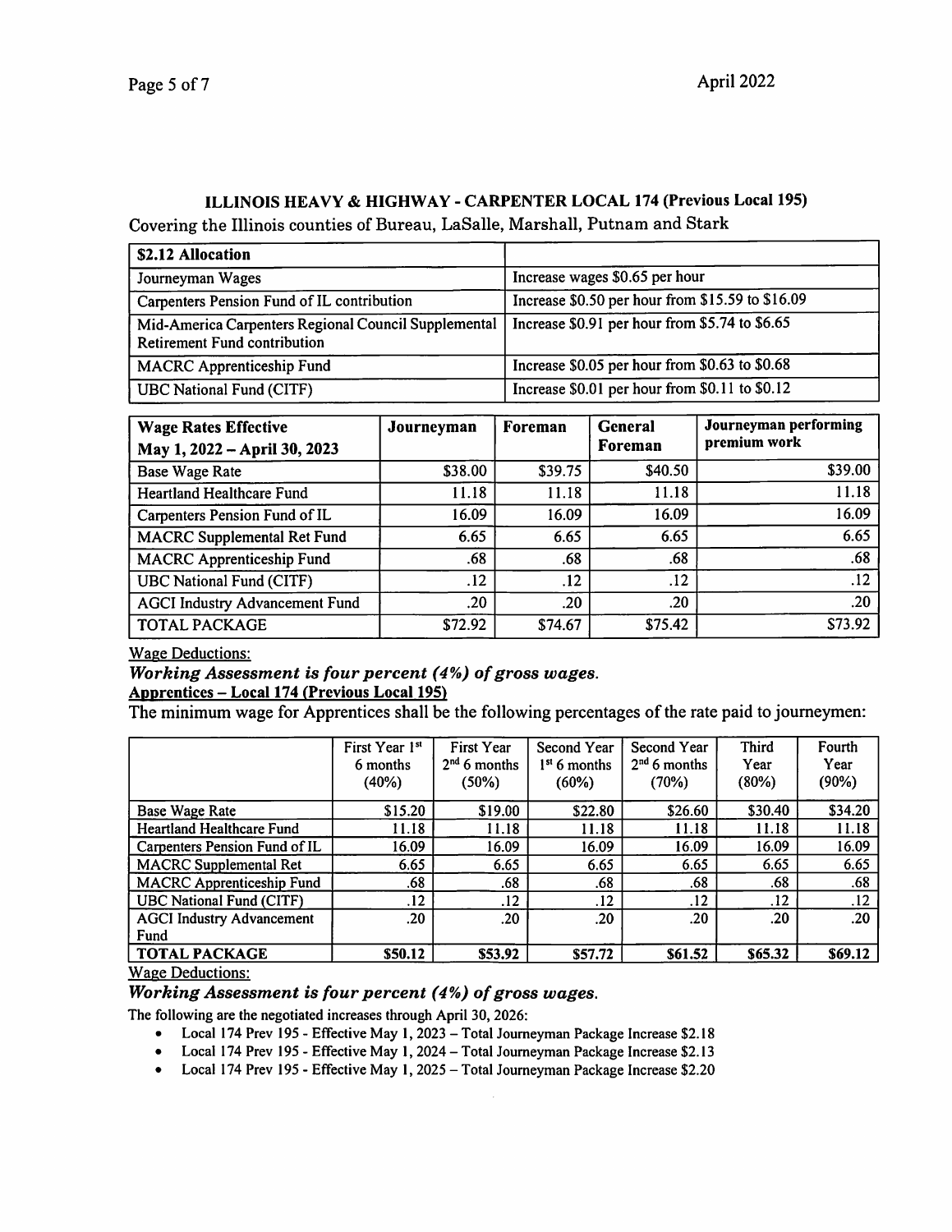# ILLINOIS HEAVY & HIGHWAY - CARPENTER LOCAL 4 (Previous Local 166)<br>Covering the Illinois counties of Henderson, Henry, Mercer, and Rock Island

| \$1.96 Allocation                                         |                                                  |
|-----------------------------------------------------------|--------------------------------------------------|
| Journeyman Wages                                          | Increase wages \$1.00 per hour                   |
| Heartland Healthcare Fund                                 | Increase \$0.25 per hour from \$11.81 to \$12.06 |
| Carpenters Pension Fund of IL contribution                | Increase \$0.50 per hour from \$14.30 to \$14.80 |
| <b>Construction Industry Retirement Fund contribution</b> | Increase \$0.15 per hour from \$4.34 to \$4.49   |
| <b>MACRC</b> Apprenticeship Fund                          | Increase \$0.05 per hour from \$0.63 to \$0.68   |
| <b>UBC National Fund (CITF)</b>                           | Increase \$0.01 per hour from \$0.11 to \$0.12   |

| <b>Wage Rates Effective</b><br>May 1, 2022 - April 30, 2023 | Journeyman | Foreman | <b>General</b><br>Foreman | Journeyman<br>performing premium<br>work |
|-------------------------------------------------------------|------------|---------|---------------------------|------------------------------------------|
| Base Wage Rate                                              | \$35.00    | \$36.75 | \$37.50                   | \$36.00                                  |
| <b>Heartland Healthcare Fund</b>                            | 12.06      | 12.06   | 12.06                     | 12.06                                    |
| Carpenters Pension Fund of IL                               | 14.80      | 14.80   | 14.80                     | 14.80                                    |
| <b>Construction Industry Retirement Fund</b>                | 4.49       | 4.49    | 4.49                      | 4.49                                     |
| <b>MACRC</b> Apprenticeship Fund                            | .68        | .68     | .68                       | .68                                      |
| <b>UBC National Fund (CITF)</b>                             | .12        | .12     | .12                       | .12                                      |
| <b>AGCI Industry Advancement Fund</b>                       | .20        | .20     | .20                       | .20                                      |
| <b>TOTAL PACKAGE</b>                                        | \$67.35    | \$69.10 | \$69.85                   | \$68.35                                  |

Wage Deductions:

## Working Assessment is four percent (4%) of gross wages.

## Apprentices - Local 4 (Previous Local 1661

The minimum wage for Apprentices shall be the following percentages of the rate paid to journeymen:

|                                       | First Year (50%) | Second Year (60%) | Third Year (75%) | Fourth Year (85%) |
|---------------------------------------|------------------|-------------------|------------------|-------------------|
| <b>Base Wage Rate</b>                 | \$17.50          | \$21.00           | \$26.25          | \$29.75           |
| <b>Heartland Healthcare Fund</b>      | 12.06            | 12.06             | 12.06            | 12.06             |
| Carpenter Pension Fund of IL          | 14.80            | 14.80             | 14.80            | 14.80             |
| <b>Const Industry Retirement Fund</b> | 4.49             | 4.49              | 4.49             | 4.49              |
| <b>MACRC</b> Apprenticeship Fund      | .68              | .68               | .68              | .68               |
| <b>UBC National Fund (CITF)</b>       | .12              | .12               | .12              | .12               |
| Industry Advancement<br>AGCI          | .20              | .20               | .20              | .20               |
| Fund                                  |                  |                   |                  |                   |
| <b>TOTAL PACKAGE</b>                  | \$49.85          | \$53.35           | \$58.60          | \$62.10           |

## Wage Deductions:

## Working Assessment is four percent (4%) of gross wages.

The following are the negotiated increases through April 30, 2026:

- Local 4 (Prev 166) Effective May 1, 2023 Total Journeyman Package Increase \$2.01
- Local 4 (Prev 166) Effective May 1,2024 Total Joumeyman Package Increase \$1.97
- Local 4 (Prev 166) Effective May 1, 2025 Total Joumeyman Package Increase \$2.03